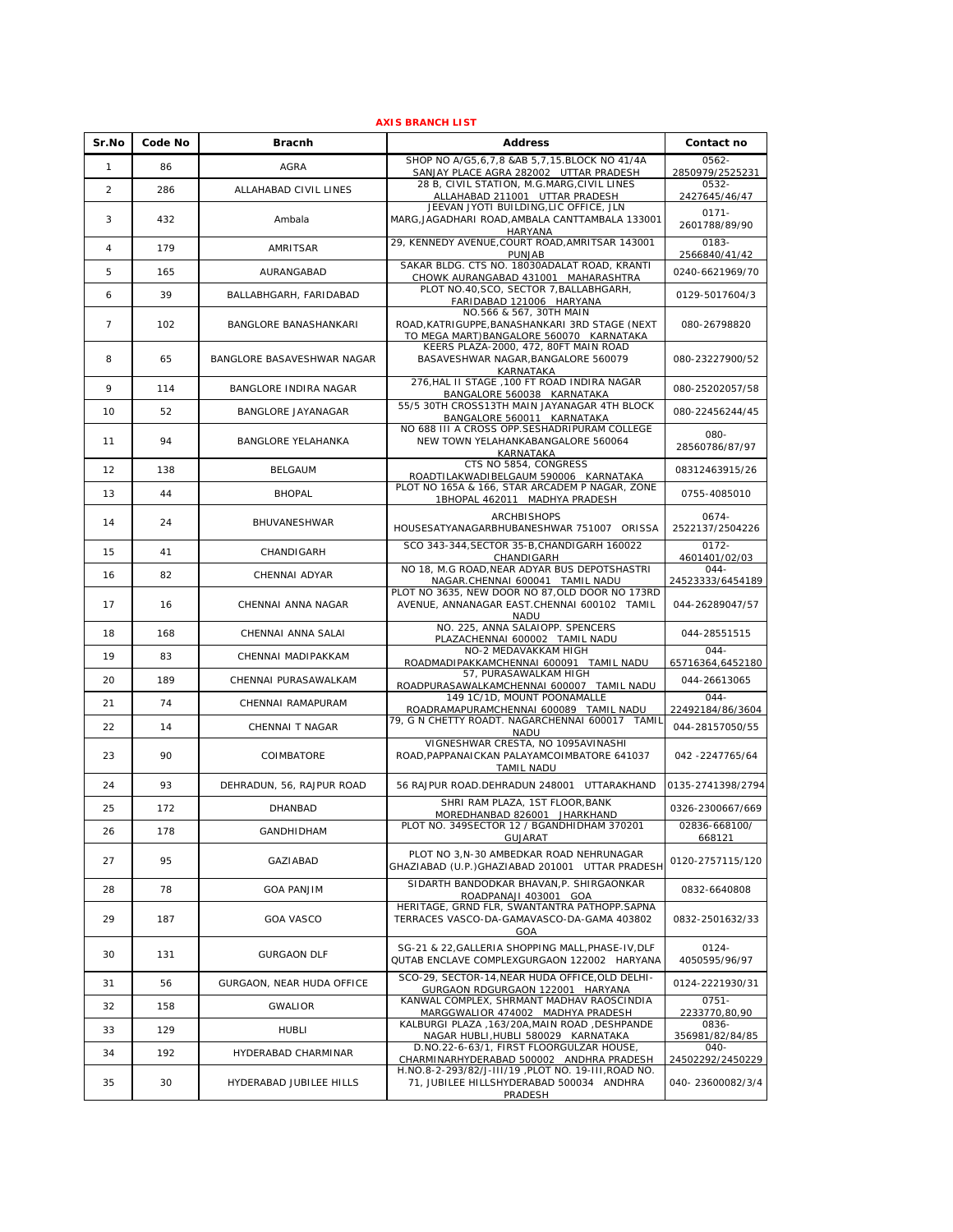|    |     |                           | H.NO.MIG-9, DHARMAREDDY COLONY, OPP.POLICE                                                                                          |                                   |
|----|-----|---------------------------|-------------------------------------------------------------------------------------------------------------------------------------|-----------------------------------|
| 36 | 193 | HYDERABAD KUKATPALLY      | STN, KPHB COLONY, KUKATPALLYHYDERABAD 500072<br>ANDHRA PRADESH                                                                      | 040-<br>23058603/150054           |
| 37 | 43  | INDORE, YESHWANT NIWAS    | KAMAL PALACE, 1 YESHWANT COLONYYESHWANT NIWAS<br>ROADINDORE 452003 MADHYA PRADESH                                                   | 0731-436906/7                     |
| 38 | 128 | <b>JABALPUR</b>           | 124, NAPIER TOWN, COMMERCIAL AUTOMOBILES<br>BLDG, SHASTRI CHOWK BRIDGEJABALPUR 482001<br>MADHYA PRADESH                             | 0761-4065004                      |
| 39 | 31  | <b>JAIPUR</b>             | PLOT NO 403, GALI NO 2, RAJA PARK, JAIPUR 302004<br>RAJASTHAN                                                                       | 0141-4075112/3                    |
| 40 | 155 | JALANDAR                  | 50, BADRI DASS COLONYMAHAVEER MARG, NEAR B.M.C<br>CHOWKJALANDHAR 144001 PUNJAB                                                      | $0181 -$<br>4633970/71/73         |
| 41 | 147 | <b>JAMMU</b>              | HIGHLAND TOWER, RAILHEAD ROAD COMPLEXBAHU<br>PLAZA , GANDHI NAGARJAMMU 180004 JAMMU &<br><b>KASHMIR</b>                             | 0191-2475734/<br>32/531           |
| 42 | 175 | <b>JAMNAGAR</b>           | MATRU ASHISH OPP.ST. ANNE SCHOOLPANDIT NEHRU<br>MARGJAMNAGAR 361008 GUJARAT                                                         | 0288-<br>2665218/219/220          |
| 43 | 12  | <b>JAMSHEDPUR</b>         | VOLTAS HOUSE, MAIN<br>ROADBISTUPURJAMSHEDPUR 831001 JHARKHAND                                                                       | $0657 -$<br>2422306/7/3630        |
| 44 | 57  | <b>JODHPUR</b>            | PANCHRATNA APRTMENTS818, CHOPASNI<br>ROADJODHPUR 342003 RAJASTHAN                                                                   | 0291-647611/22                    |
| 45 | 133 | <b>KANPUR</b>             | 18/179, THE MALL ROADOPP PHOOL<br>BAGHKANPUR 208001 UTTAR PRADESH                                                                   | 0512-2346206/9/10                 |
| 46 | 394 | HARYANA, SHAKTI NAGAR     | 3/250,1, SHAKTI COLONY, MALL ROAD, KARNAL 132001<br><b>HARYANA</b>                                                                  | 0184-225<br>7557/58/59            |
| 47 | 81  | KOCHI                     | 41/419, GROUND FLOOR CHICAGO PLAZA, RAJAJI ROAD,<br>ERNAKULAMKOCHI 682035 KERALA                                                    | 0484-4411044/05                   |
| 48 | 153 | KOLKATTA DALHOUSIE SQUARE | MUKTI CHAMBERS, GROUND FLOOR, 4 CLIVE<br>ROW, KOLKATA 700001 WEST BENGAL                                                            | $033 -$<br>22420074/75/72         |
| 49 | 11  | KOLKATTA GOLPARK          | 20, GARIAHAT ROADGOLPARKKOLKATA 700019 WEST                                                                                         | 033-4409987/9990                  |
| 50 | 17  | KOLKATTA KANKURGACHI      | BENGAL<br>P-35, CIT ROAD, SCHEME VII (M) MANICKTALA MAIN<br>ROAD, KOLKATAKOLKATA 700054 WEST BENGAL                                 | 033-23558401->04                  |
| 51 | 191 | KOLKATTA LAKE TOWN        | MANSHA BARI, P-249 LAKE TOWNBLOCK B,<br>KOLKATAKOLKATA 700089 WEST BENGAL                                                           | 033-<br>25344668/4738/81          |
| 52 | 21  | KOLKATTA NABAPALLY        | SANGAM MARKET, COLONY<br>MORENABAPALLY, BARASATKOLKATA 700126 WEST<br>BENGAL                                                        | 033-5427393/94                    |
| 53 | 84  | KOLKATTA SHYAMBAZAR       | 126A, BIDHAN SARANISHYAMBAZARKOLKATA 700004                                                                                         | 033-25437846/49                   |
| 54 | 45  | KOLKATTA TOLLKYGUNGE      | <b>WEST BENGAL</b><br>207 N S C BOSE ROADTOLLYGUNGEKOLKATA 700040<br><b>WEST BENGAL</b>                                             | 03324211360/61/62<br>/63          |
| 55 | 314 | KURUKSHETRA               | 577/8 RAILWAY ROAD, nullKURUKSHETRA 136118<br>HARYANA                                                                               | 01744-293237/8/9                  |
| 56 | 407 | LUCKNOW HEWETT ROAD,      | 102/44 HEWETT ROADSHIVAJI MARG<br>LUCKNOWLUCKNOW 226001 UTTAR PRADESH                                                               | 0522-4046283/4/5                  |
| 57 | 42  | LUDHIANA                  | SHOP NO.3, LGF, SURYA TOWERS108 THE                                                                                                 | 0161-4684680                      |
| 58 | 77  | MANAGALORE                | MALLLUDHIANA 141001 PUNJAB<br>ESSEL TOWER, GROUND FLOORBUNTS HOSTEL<br>CIRCLEMANGALORE 575003 KARNATAKA                             | 0824-<br>2410981/2/3/4            |
| 59 | 177 | <b>MEERUT</b>             | HOTEL CRYSTAL PALACE, G-2/47 CIVILLINES, BOUNDARY<br>ROAD, MEERUT DIST.MEERUT 250001 UTTAR PRADESH                                  | $0121 -$<br>2664519/26/4404       |
| 60 | 85  | <b>MOHALI</b>             | SCF-113-114, PHASE-VIISAS NAGAR,<br>MOHALIMOHALI 160062 PUNJAB                                                                      | 0172-4680900                      |
| 61 | 20  | MUMBAI ANDHERI WEST       | ROYAL ACCORD IV, MAIN ROADLOKHANDWALA<br>COMPLEX, ANDHERI (WEST)MUMBAI 400053<br>MAHARASHTRA                                        | $022 -$<br>26395950/2635264       |
| 62 | 28  | MUMBAI BANDRA (WEST)      | MANGAL MAHALTURNER ROAD, BANDRA<br>(WEST) MUMBAI 400050 MAHARASHTRA                                                                 | 022-26412987/61                   |
| 63 | 18  | MUMBAI BORIVALI (w)       | NANDNANDAN BHAVAN , SODAWALA LANE, BORIVALI                                                                                         | 022-67890600                      |
| 64 | 63  | MUMBAI CHEMBUR            | (WEST) MUMBAI 400092 MAHARASHTRA<br>PLOT NO: 229, SANDU GARDEN, 10TH                                                                | $022 -$                           |
| 65 | 124 | MUMBAI DADAR              | ROADCHEMBURMUMBAI 400071 MAHARASHTRA<br>KOHINOOR BUILDING OPP DADARCENTRAL RAILWAY<br>STATION, KOHINOOR ROAD, DADAR (EMUMBAI 400014 | 25275079/80/76<br>022-24171478/81 |
| 66 | 29  | MUMBAI GHATKOPAR EAST     | MAHARASHTRA<br>YASHODHAN, JN. OF R.B.MEHTA MARG ANDVALLABH<br>BAUG LANE, GHATKOPAR (EAST) MUMBAI 400077<br><b>MAHARASHTRA</b>       | 022-25143526/31                   |
| 67 | 62  | MUMBAI MALAD              | SONIMUR APARTMENTS, TIMBER ESTATES V ROAD,<br>MALADMUMBAI 400064 MAHARASHTRA                                                        | $022 -$<br>67750200/2806102       |
| 68 | 108 | MUMBAI MULUND             | KONARK DARSHAN, NEW SURVEY 1000, CTS<br>NO.1195, ZAVER ROAD, MULUND(W) MUMBAI 400080<br>MAHARASHTRA                                 | 022-25605071/2/3                  |
| 69 | 149 | MUMBAI NAPEAN SEA RD      | MONOLITH BUILDING7 NAPEAN SEA<br>ROADMUMBAI 400036 MAHARASHTRA                                                                      | 022-23698825/26                   |
| 70 | 183 | MUMBAI VILE PARLE EAST    | MATHARU ARCADE, GROUND FLOOR, PLOT: 32SUBHASH<br>ROAD, VILE PARLE (EAST)MUMBAI 400057<br>MAHARASHTRA                                | 022-26849563                      |
| 71 | 64  | MUMBAI VILE PARLE WEST    | MEGHNA, PLOT NO 11, 10TH ROADJ V P D SCHEME, VILE<br>PARLE (WEST) MUMBAI 400049 MAHARASHTRA                                         | $022 -$<br>26705852/5791          |
| 72 | 48  | <b>NAGPUR</b>             | M. G. HOUSE, RABINDRANATH TAGORE ROAD, BESIDES<br>BOARD OFFICE, CIVIL LINESNAGPUR 440001<br>MAHARASHTRA                             | 0712-<br>6621800/6621801          |
|    |     |                           |                                                                                                                                     |                                   |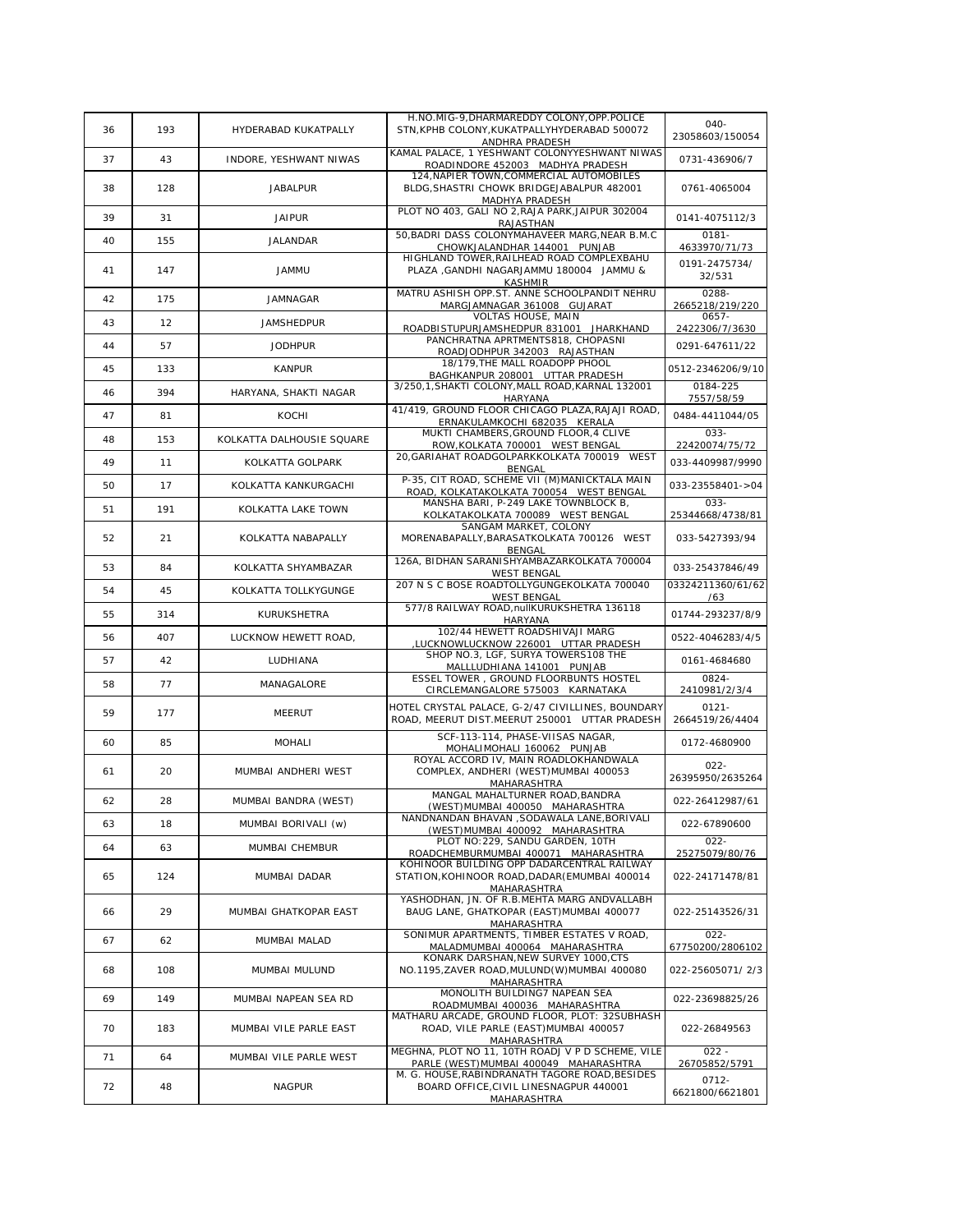|     |     |                            | MAZDA TOWERS, TRYAMBAK NAKA F.P.NO.183,                                                                         |                             |
|-----|-----|----------------------------|-----------------------------------------------------------------------------------------------------------------|-----------------------------|
| 73  | 115 | <b>NASHIK</b>              | C.T.SNO.620/9 GPO ROAD, NASHIKNASHIK 422001<br>MAHARASHTRA                                                      | 0253-6627497/99             |
| 74  | 72  | NAVI MUMBAI Vashi          | VARDHAMAN CHAMBERS CO-OP-SOPLOT NO 84, SECTOR<br>17, VASHI, NAVI MUMBAI 400705 MAHARASHTRA                      | $022 -$<br>66299800/2766013 |
| 75  | 36  | NAVI MUMBAI PANVEL         | RAJE COMPLEX, PLOT NO 198ASHIVAJI<br>CHOWK.PANVEL 410206 MAHARASHTRA                                            | $022 -$<br>27464228/2746714 |
| 76  | 49  | NEW DELHI GREATER KALILASH | E-64GREATER KAILASH-INEW DELHI 110048 DELHI                                                                     | 011-6431300/800             |
| 77  | 15  | NEW DELHI GREEN PARK       | K-12, GREEN PARK MAINNEW DELHI NEW DELHI 110016<br>DELHI                                                        | 51030000                    |
| 78  | 120 | NEW DELHI KHAN MARKET      | SHOP 2A & 2B , KHAN MARKETNEW DELHI NEW<br>DELHI 110003 DELHI                                                   | 011-4699370/372             |
| 79  | 166 | NEW DELHI KRISHNA NAGAR    | F-2/25, KRISHNA NAGAREAST DELHI NEW DELHI 110051<br>DELHI                                                       | 011-22092074 TO<br>77       |
| 80  | 126 | NEW DELHI LAJPAT NAGAR     | B-6. LAJPAT NAGAR-IInulINEW DELHI 110024 DELHI                                                                  | 29814883/5494/517<br>223    |
| 81  | 132 | NEW DELHI PALAM            | WZ-24 A , PALAM VILLAGEnullNEW DELHI 110045 DELHI                                                               | 25073850/2507385<br>2       |
| 82  | 96  | NEW DELHI PASHIM VIHAR     | B-2/11, PASCHIM VIHARDELHI NEW DELHI 110063<br>DELHI                                                            | 011-5284801/3               |
| 83  | 40  | NEW DELHI PITAMPURA        | PLOT NO.6, LOCAL SHOPPING CENTRE, DP BLOCK,<br>PITAMPURANEW DELHI 110088 DELHI                                  | 27317887/2069/261<br>5      |
| 84  | 66  | NEW DELHI RAJOURI          | A-11 VISHAL ENCLAVE.OPP. RAJOURI GARDENNEW<br>DELHI 110027 DELHI                                                | 011-42131006/1297           |
| 85  | 160 | NEW DELHI SAKET            | E-146.SAKETNEW DELHI 110017 DELHI                                                                               | $011 -$<br>51664261,62,63,  |
| 86  | 54  | NEW DELHI SHAKTI NAGAR     | 23/10, SHAKTI NAGARINDRA CHAND SHASTRI<br>MARGDELHI 110007 DELHI                                                | 011-23843389/440            |
| 87  | 119 | NEW DELHI VASANT KUNG      | PLOT NO 2. CENTRE FOR SOCIAL RESEARCH BDGNELSON<br>MANDELA RD, VASANT KUNJNEW DELHI 110070 DELHI                | 011-26133474/742            |
| 88  | 55  | NEW DELHI VIKAS MARG       | A-13. SWASTHYA VIHAR. VIKAS MARG. NEW<br>DELHI 110092 DELHI                                                     | $011 -$<br>22014245/46/47   |
| 89  | 79  | NEW DELHI VIKAS PURI       | G 12AVIKASPURINEW DELHI 110018 DELHI                                                                            | 011-28542404/393            |
|     |     |                            | B2-B3, SECTOR 16NOIDA, U.P.NOIDA 201301 UTTAR                                                                   | 0120-                       |
| 90  | 22  | <b>NOIDA</b>               | PRADESH<br>GAYLORD HOTEL BUILDINGNEAR HDFC BANK,                                                                | 2510751/2/2744<br>0180-     |
| 91  | 240 | PANIPAT                    | G.T.ROADPANIPAT 132103 HARYANA<br>4464/5, RAJWARA ROADTHE MALL ROADPATIALA 147001                               | 4015001/02/03<br>$0175 -$   |
| 92  | 195 | PATIALA, RAJWARA ROAD      | PUNJAB                                                                                                          | 2205977/9/956<br>$0612 -$   |
| 93  | 142 | <b>PATNA</b>               | SAKET TOWERS, S P VERMA ROADPATNA 800001 BIHAR<br>SURVEY NO.186, STATION ROAD, OPP RAMKRISHNAMORE               | 2214701/2/3/4               |
| 94  | 103 | PUNE CHINCHWAD             | SABHAGRIHA, NEAR TATA MOTORS GATE, PUNE 411033<br>MAHARASHTRA                                                   | 020-66343434                |
| 95  | 73  | PUNE DHOLE PATIL           | ASHOKA GALAXY, PLOT NO 1, GALAXY SOCIETYDHOLE<br>PATIL ROAD, BUNDGARDENPUNE 411001<br>MAHARASHTRA               | 020-66278600                |
| 96  | 104 | PUNE KOTHRUD               | BUSINESS SQUARE PLOT NO-57, MAYUR COLONY, NEXT<br>TO JOG HIGH SCHOOL, KOTHRUDPUNE 411038<br>MAHARASHTRA         | 020-66438400                |
| 97  | 110 | PUNE WANAWADI              | PLOT NO 75/2/2-B , BUILDING NO -YSACRED HEART<br>TOWN WANAWADIPUNE 411040 MAHARASHTRA                           | 020-66434400                |
| 98  | 139 | RAIPUR                     | OPP NEW BUS STAND JEEVAN BIMA<br>MARGPANDRIRAIPUR 492004 CHATTISGARH                                            | $0771 -$<br>2445501/502/504 |
| 99  | 106 | RANCHI                     | MAIN ROAD , NEAR ALBERT EKKA CHOWKBELOW BATA<br>SHOWROOMRANCHI 834001 JHARKHAND                                 | 0651-2301039                |
| 100 | 319 | SALT LAKE CITY, KOLKATA    | PLOT NO. XI-16, BLOCK EP & GP, SECTOR-VSALT LAKE<br>CITY, NORTH 24 PARGANASKOLKATA 700091 WEST<br>BENGAL        | 033-39526430/6322           |
| 101 | 68  | SECUNDARABAD RASHTRAPATI   | D.NO.5-3-338/3, LPF HOUSERASHTRAPATI<br>ROADSECUNDERABAD 500003 ANDHRA PRADESH                                  | (040) 55333185/6/7          |
| 102 | 27  | SECUNDARABAD TARNAKA       | GROUND FLR, WELCOME COURT COMPLEX, OPP. RAILWAY<br>DEGREE COLLEGE, TARNAKASECUNDERABAD 500017<br>ANDHRA PRADESH | 040-<br>27001925/22/4458    |
| 103 | 50  | <b>SHIMLA</b>              | GF/FF DURGA COTTAGESDA COMMERCIAL<br>COMPLEX, KASUMPTISHIMLA 171009 HIMACHAL<br>PRADESH                         | 0177-2622352/076            |
| 104 | 47  | <b>SURAT</b>               | DIGVIJAY TOWERS, OPP. ST XAVIERS SCHOOLGHOD<br>DOD ROADSURAT 395001 GUJARAT                                     | $0261 -$<br>2663124/214/217 |
| 105 | 125 | THANE DOMBIVILI            | GROUND FLOOR, LIKHITE HOUSESUBHASH<br>NAGAR, CROSS PHADKE ROADTHANE 421201                                      | $0251 -$                    |
|     |     |                            | MAHARASHTRA                                                                                                     | 2800671/2438975             |
| 106 | 19  | THANE VASAI                | LUCKY PALACE, NEAR S T BUS STAND, NAVGHAR, VASAI<br>(W)THANE 401202 MAHARASHTRA                                 | 0250-<br>2339112/2342042    |
| 107 | 61  | THANE WEST LBS MARG        | DHIRAJ BAUG, (NEAR HARI NIWAS CIRCLE)LBS MARG,<br>THANE (WEST). THANE 400602 MAHARASHTRA                        | 022-66905300/5301           |
| 108 | 113 | THIRUVANANTPURAM           | TC2/2421, CONDOR BUILDING, PATTOM<br>POTHIRUVANANTHAPURAM 695004 KERALA                                         | $0471 -$<br>2558469/70/71   |
| 109 | 137 | <b>TRICHY</b>              | NO 75 E/1, SALAI ROADTHILLAI NAGARTIRUCHIRAPALLY<br>(TRICHY) 620018 TAMIL NADU                                  | 0431-2769790/91             |
| 110 | 97  | <b>UDAIPUR</b>             | 222/21, SAHELI MARGNEAR UIT CIRCLEUDAIPUR 313004<br>RAJASTHAN                                                   | 0294-<br>2424431/2/3/4/5    |